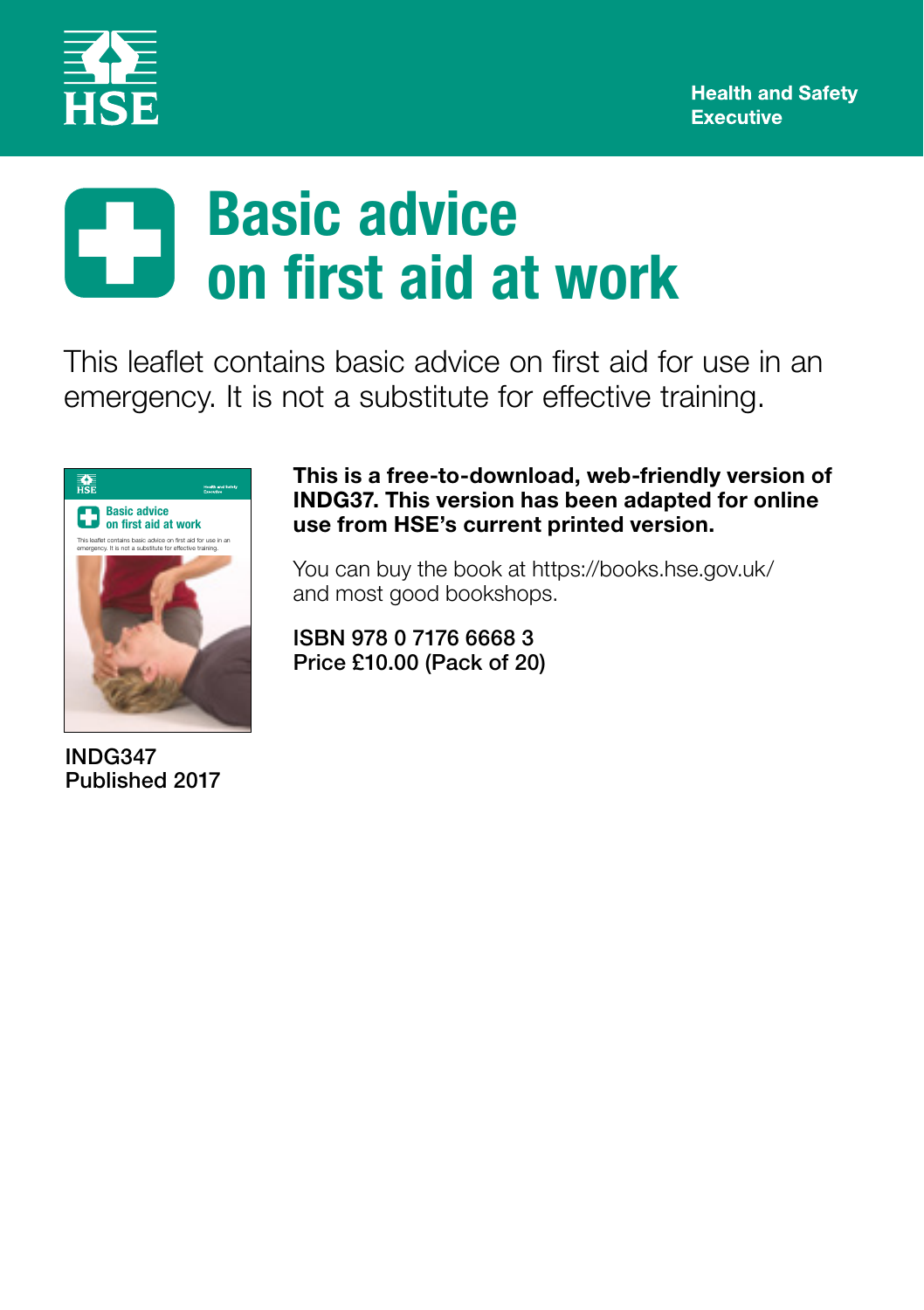## **What to do in an emergency**

### *Priorities*

Your priorities are to:

- $\blacksquare$  assess the situation do not put yourself in danger;
- make the area safe;
- assess all casualties and attend first to any **unconscious** casualties;
- $\blacksquare$  send for help do not delay.

#### *Check for a response*

Gently shake the casualty's shoulders and ask loudly, 'Are you all right?' If there is no response, your priorities are to:

- shout for help;
- open the airway;
- check for normal breathing;
- take appropriate action.



#### **To open the airway:**

- place your hand on the casualty's forehead and gently tilt the head back;
- lift the chin with two fingertips.



## **B** Breathing

### **Look, listen and feel for normal breathing for no more than 10 seconds:**

- look for chest movement;
- listen at the casualty's mouth for breath sounds;
- feel for air on your cheek.

### **If the casualty is breathing normally:**

- place in the recovery position;
- get help;
- check for continued breathing.

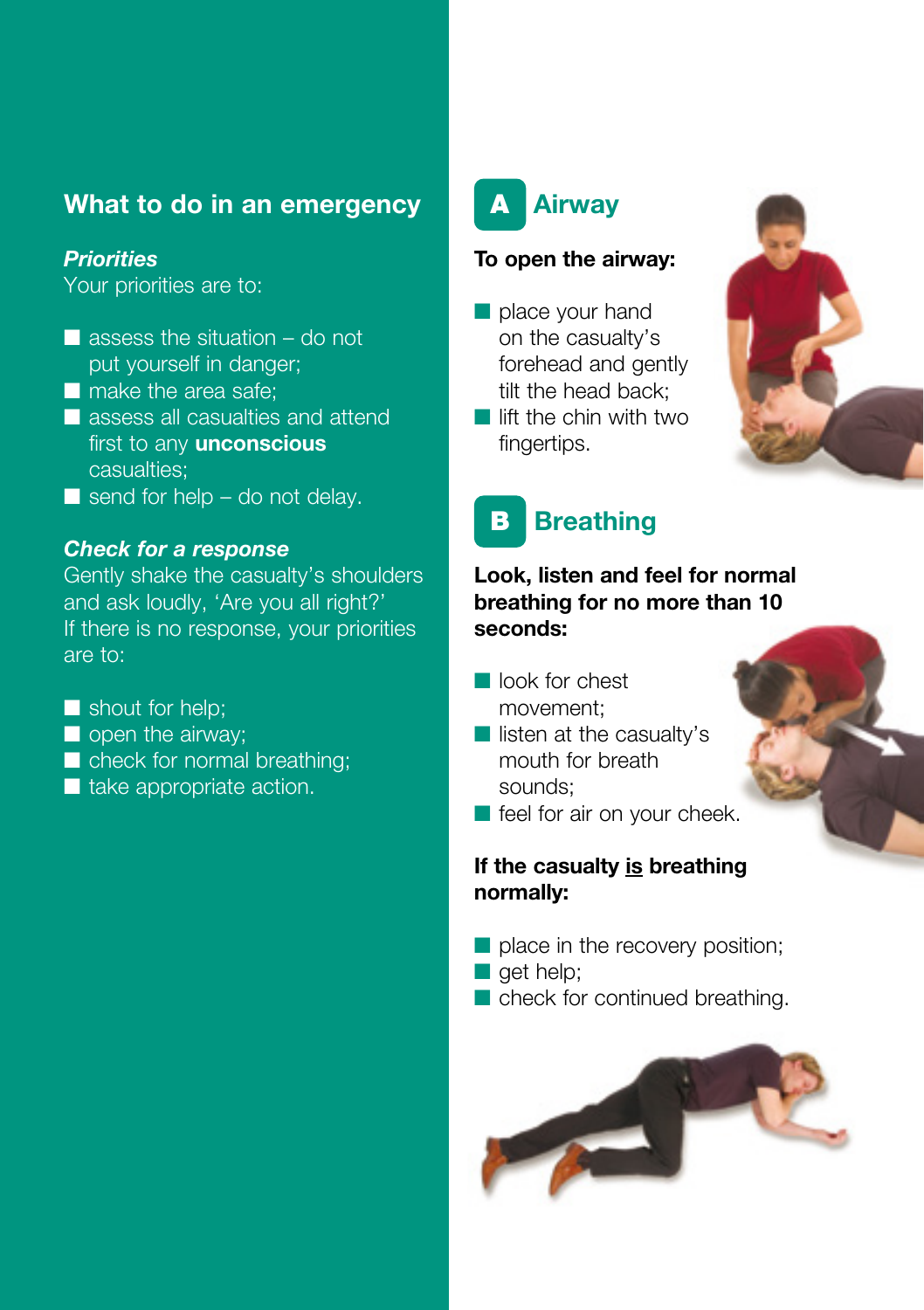## **If the casualty is not breathing normally:**

- $\blacksquare$  get help and call for an AED\* if available
- start chest compressions (see CPR).

# C **CPR**

### **To start chest compressions:**

■ lean over the casualty and with your arms straight, press down on the centre of the breastbone 5–6 cm, then release the pressure;



- repeat at a rate of about 100–120 times a minute;
- after 30 compressions open the airway again;
- If an AED<sup>\*</sup> is available use in accordance with your training/ manufacturer's instructions
- pinch the casualty's nose closed and allow the mouth to open;
- take a normal breath and place your mouth around the casualty's mouth, making a good seal;



■ blow steadily into the mouth while watching for the chest rising;

- remove your mouth from the casualty and watch for the chest falling;
- give a second breath and then start 30 compressions again without delay;
- continue with chest compressions and rescue breaths in a ratio of 30:2 until qualified help takes over or the casualty starts breathing normally.

## **Severe bleeding**

If there is severe bleeding:

- apply direct pressure to the wound;
- raise and support the injured part (unless broken);
- apply a dressing and bandage firmly in place.

## **Broken bones and spinal injuries**

If a broken bone or spinal injury is suspected, **obtain expert help. Do not move casualties** unless they are in immediate danger.

## **Burns**

**Burns can be serious so if in doubt, seek medical help.** Cool the affected part of the body with cold water until pain is relieved. Thorough cooling may take 10 minutes or more, but this must not delay taking the casualty to hospital.

Certain chemicals may seriously irritate or damage the skin. Avoid

\* Where an employer has identified through their needs assessment that they wish to provide an Automated External Defibrillator (AED) in the workplace, then the Provision and Use of Workplace Equipment Regulations 1998 (PUWER) apply. For the purpose of complying with PUWER in these situations the employer should provide information and written instructions – for example, from the manufacturer of the AED - on how to use the AED. The Approved Code of Practice (ACOP) and guidance on PUWER (L22 - http://www.hse.gov.uk/pubns/ priced/l22.pdf) provides information on instructions, maintenance, inspection and the suitability of work equipment.